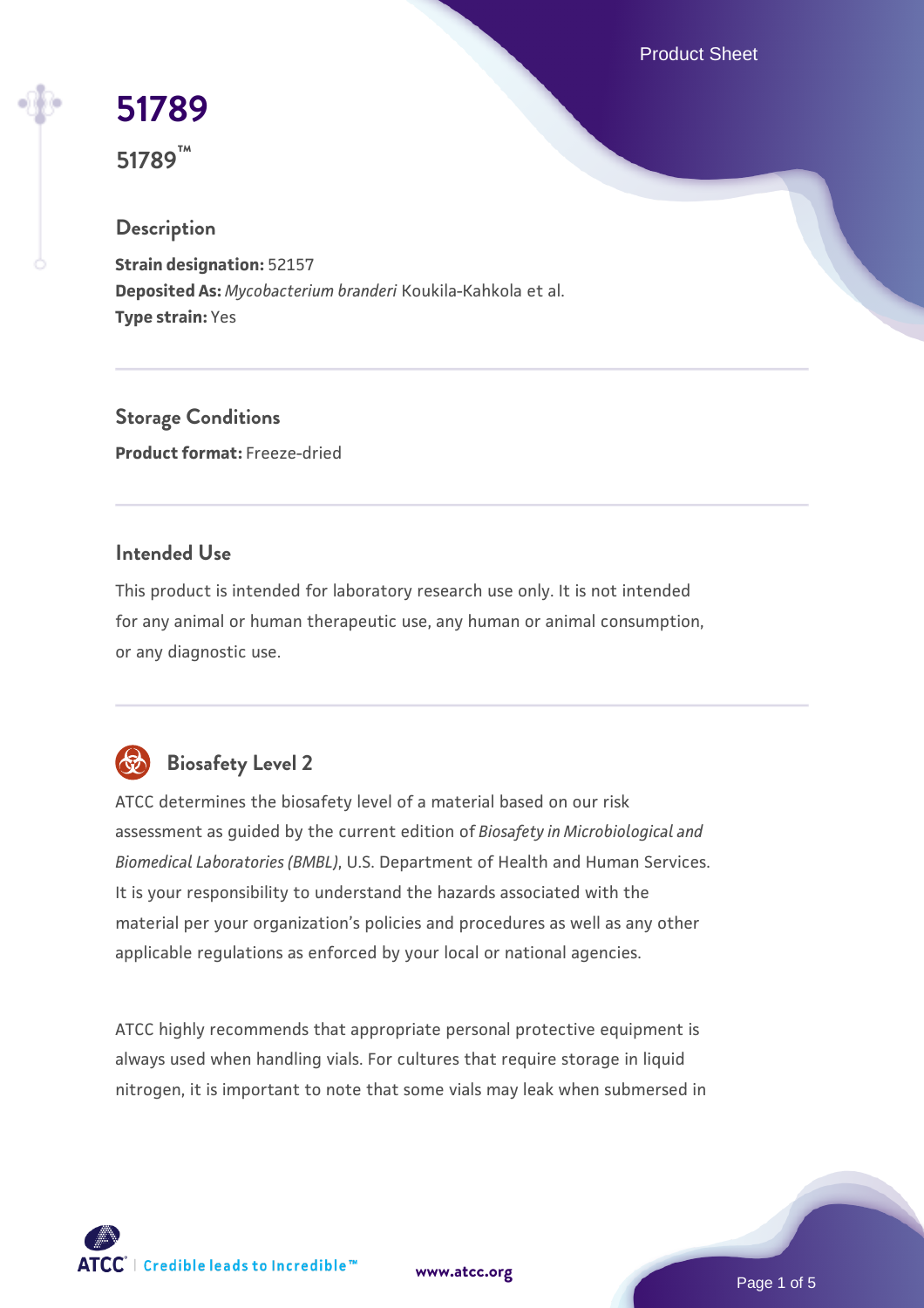**[51789](https://www.atcc.org/products/51789)** Product Sheet

liquid nitrogen and will slowly fill with liquid nitrogen. Upon thawing, the conversion of the liquid nitrogen back to its gas phase may result in the vial exploding or blowing off its cap with dangerous force creating flying debris. Unless necessary, ATCC recommends that these cultures be stored in the vapor phase of liquid nitrogen rather than submersed in liquid nitrogen.

# **Certificate of Analysis**

For batch-specific test results, refer to the applicable certificate of analysis that can be found at www.atcc.org.

#### **Growth Conditions**

**Medium:**  [ATCC Medium 90: Lowenstein Jenson medium](https://www.atcc.org/-/media/product-assets/documents/microbial-media-formulations/9/0/atcc-medium-90.pdf?rev=2af45eec61614a8e9024c1519219fe34) **Temperature:** 37°C

# **Handling Procedures**

#### **1. Open vial according to enclosed instructions.**

2. From a single tube of the recommended broth (5 to 6 ml), withdraw approximately 0.5 to 1.0 ml with a Pasteur or

1.0 ml pipette and use to rehydrate the pellet.

3. Aseptically transfer the rehydrated pellet back into the broth tube. Mix well.

4. Heavily inoculate a slant of #90 and/or a plate of #173 agar.

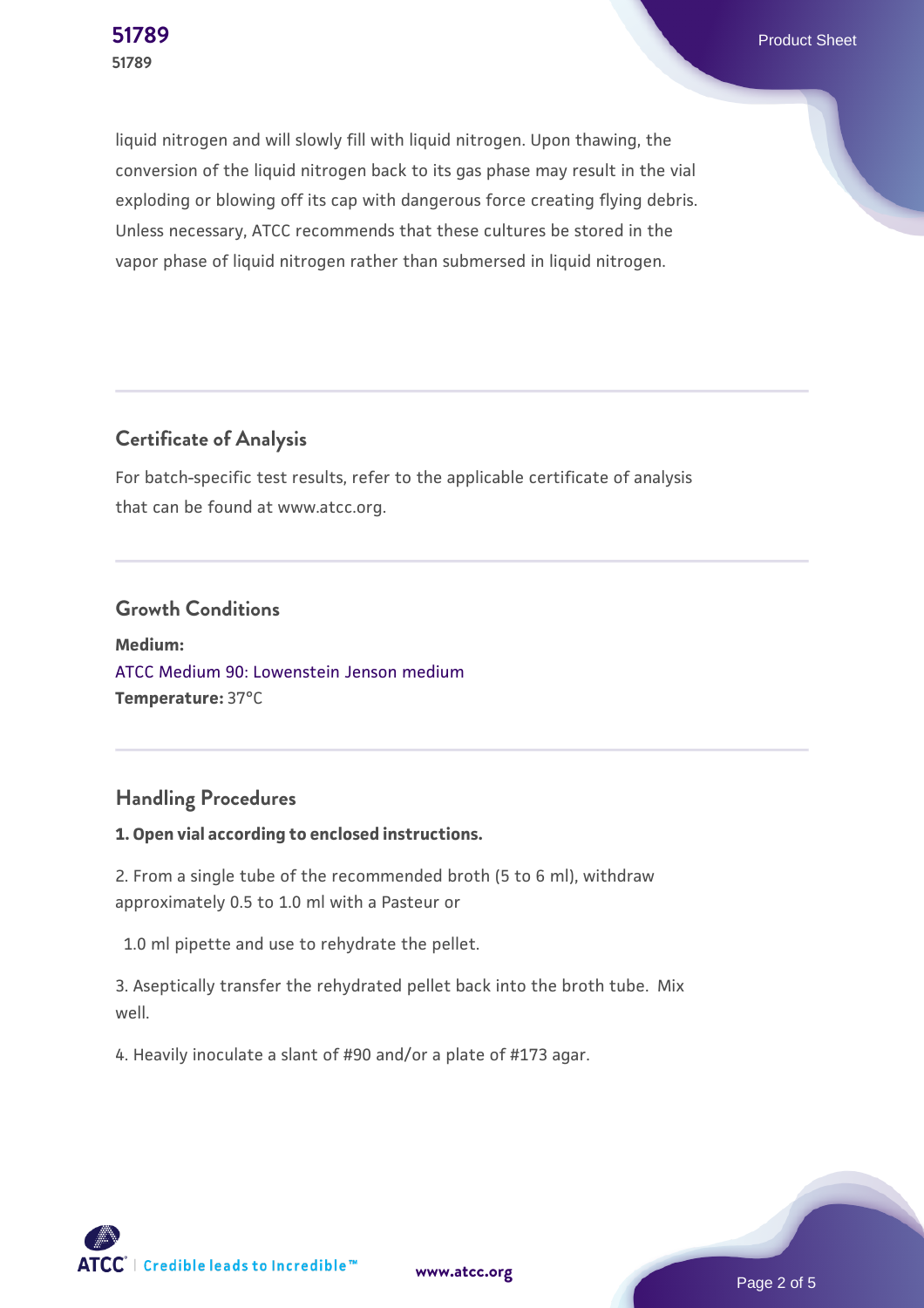#### 5. Incubate at 37oC.

6. After growth has been achieved, additional transfers may be made.

#### **Notes**

Growth on solid medium will take two to three weeks.

 Colonies on #173 plates are smooth, circular, entire, convex and buff to yellow in color.

# **Material Citation**

If use of this material results in a scientific publication, please cite the material in the following manner: 51789 (ATCC 51789)

#### **References**

References and other information relating to this material are available at www.atcc.org.

#### **Warranty**

The product is provided 'AS IS' and the viability of ATCC<sup>®</sup> products is warranted for 30 days from the date of shipment, provided that the customer has stored and handled the product according to the information included on the product information sheet, website, and Certificate of Analysis. For living cultures, ATCC lists the media formulation and reagents that have been found to be effective for the product. While other unspecified media and reagents may also produce satisfactory results, a change in the ATCC and/or depositor-recommended protocols may affect the



**[www.atcc.org](http://www.atcc.org)**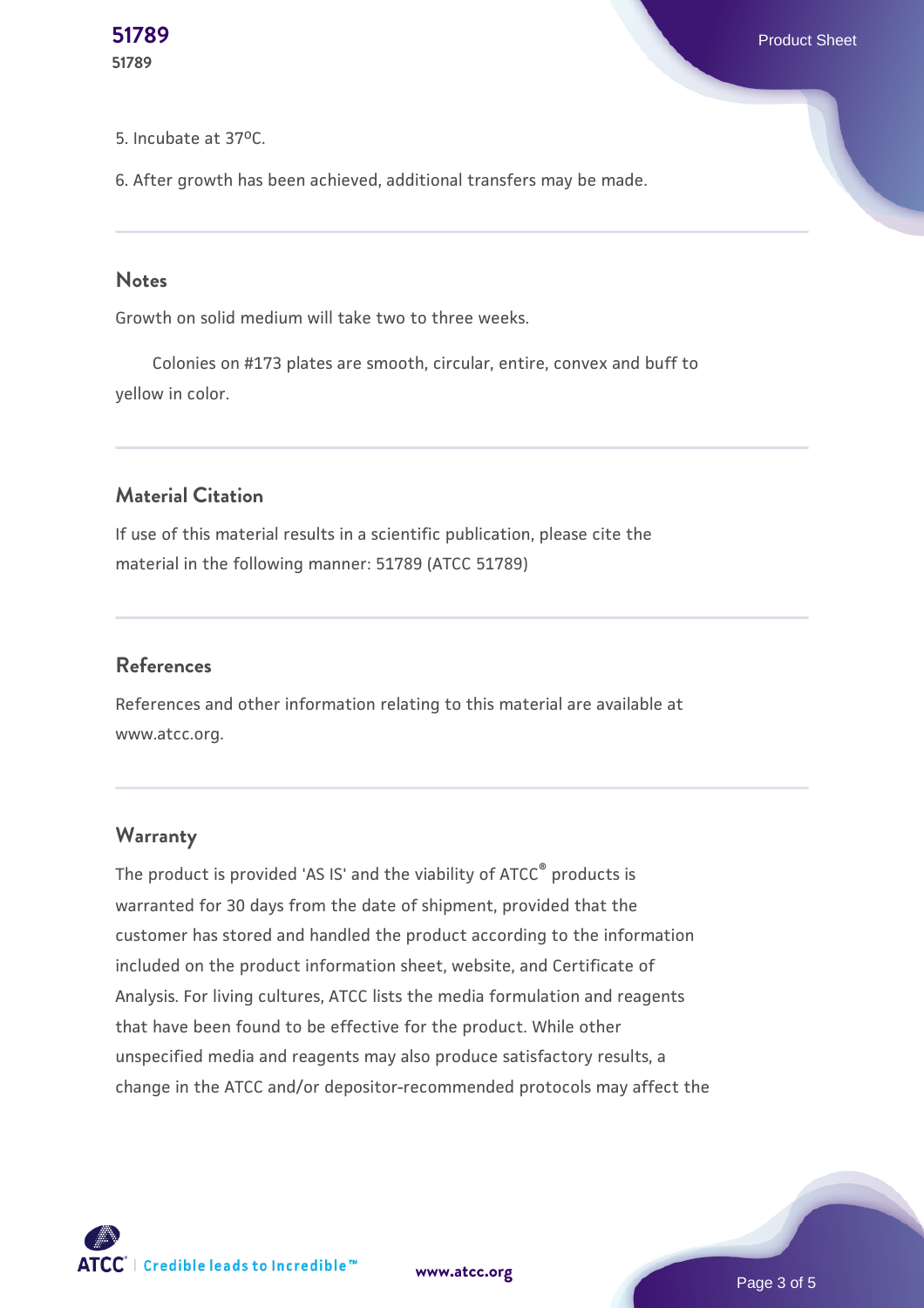recovery, growth, and/or function of the product. If an alternative medium formulation or reagent is used, the ATCC warranty for viability is no longer valid. Except as expressly set forth herein, no other warranties of any kind are provided, express or implied, including, but not limited to, any implied warranties of merchantability, fitness for a particular purpose, manufacture according to cGMP standards, typicality, safety, accuracy, and/or noninfringement.

## **Disclaimers**

This product is intended for laboratory research use only. It is not intended for any animal or human therapeutic use, any human or animal consumption, or any diagnostic use. Any proposed commercial use is prohibited without a license from ATCC.

While ATCC uses reasonable efforts to include accurate and up-to-date information on this product sheet, ATCC makes no warranties or representations as to its accuracy. Citations from scientific literature and patents are provided for informational purposes only. ATCC does not warrant that such information has been confirmed to be accurate or complete and the customer bears the sole responsibility of confirming the accuracy and completeness of any such information.

This product is sent on the condition that the customer is responsible for and assumes all risk and responsibility in connection with the receipt, handling, storage, disposal, and use of the ATCC product including without limitation taking all appropriate safety and handling precautions to minimize health or environmental risk. As a condition of receiving the material, the customer agrees that any activity undertaken with the ATCC product and any progeny or modifications will be conducted in compliance with all applicable laws, regulations, and guidelines. This product is provided 'AS IS' with no representations or warranties whatsoever except as expressly set forth herein and in no event shall ATCC, its parents, subsidiaries, directors, officers, agents, employees, assigns, successors, and affiliates be liable for indirect, special, incidental, or consequential damages of any kind in connection with